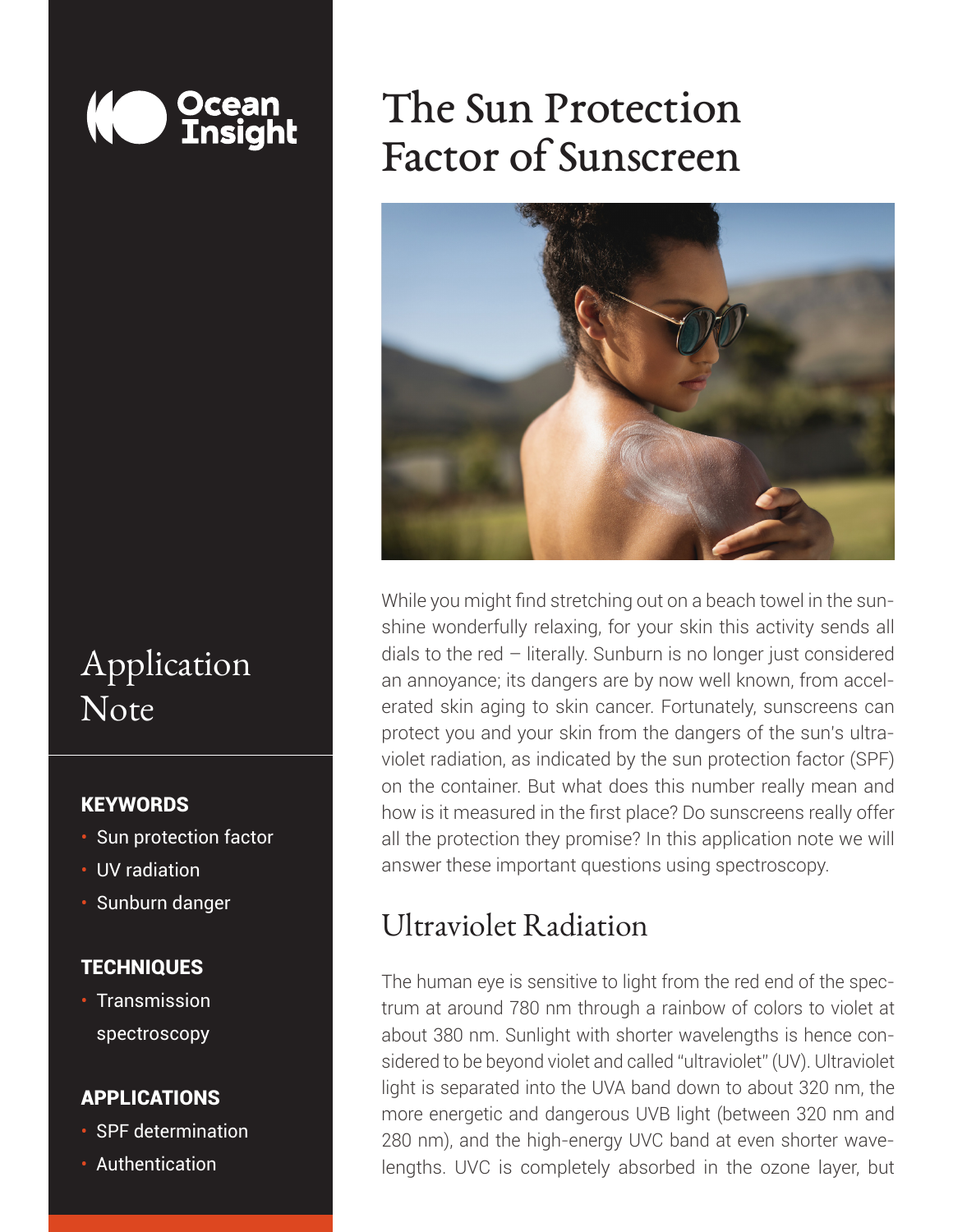significant amounts of UVB light still reach the Earth's surface, as shown in **Figure 1**.



*Figure 1. Solar spectrum at the Earth surface, the sensitivity of skin to sunburn, and the product of the two, the relative sunburn danger, as a function of wavelength (Source: Wikipedia)*

### The Sun Protection Factor (SPF)

A person's tolerance to sun exposure varies significantly, and depends on skin type. It may be as short as just five minutes for a person with fair skin, red hair, and blue eyes, or far longer for someone with dark skin and hair. Applying sunscreen extends this maximum exposure time depending on the sun protection factor. An SPF of 20, for example, should increase the fun time on the beach for a person of fair complexion by a factor of 20 minutes to about 100 minutes. Regardless of your skin type and SPF used, dermatologists recommend reapplying sunscreen every two hours.

In the past, the sun protection factor was measured in exactly this way: small patches of skin on the back of volunteers were exposed to increasing amounts of UV light, some areas protected with the sunscreen under test, some patches left unprotected as a control. The ratio of the exposure times that led to the first sign of reddening with

and without sunscreen then gave the sun protection factor for the sunscreen. Not only does this method sound painful and not particularly accurate, but it is also more difficult to find volunteers now that the dangers of UV radiation are common knowledge.

### Instrumental Determination of SPF

Once again, spectroscopy offers a much better solution to the problem. Sunscreen works by absorbing or reflecting UV light before it reaches the skin. White pigments, such as titanium dioxide used in high-SPF sun blockers, work in reflection mode. Most other ingredients, such as benzophenones, absorb a portion of the UV radiation. Of interest for the measurement of the sun protection factor is the percentage of the UV light that is transmitted and still reaches the skin.

Three different approaches are possible for sample preparation when measuring SPF spectroscopically. In the solution method, the active ingredients of the sunscreen are dissolved in a suitable solvent, the solution is decanted from the solids, and the transmission is measured with a cuvette in a standard absorbance setup. However, the solid pigments used often are ignored with this method. Alternatively, a thin film of the sunscreen can be evenly applied to a transparent holder with a shallow depression, allowing the transmission of the film to be measured with all ingredients present. In practice, however, we found it to be difficult to ensure the consistency of the film with this setup.

A third possible method is to apply the sunscreen to surgical tape (such as 3M Transpore) affixed to

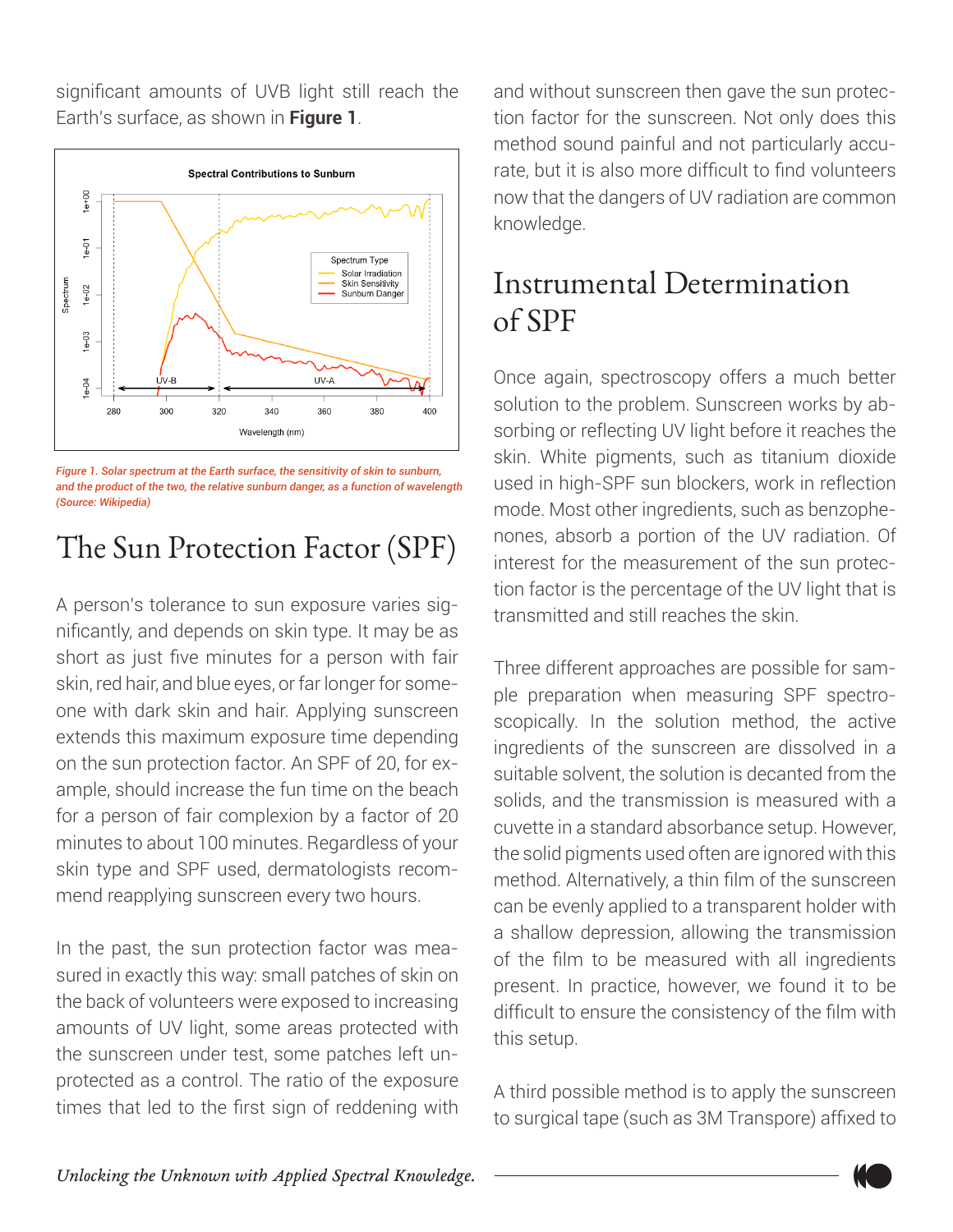a microscope slide. This might sound like an unusual approach at first, but the regularly distributed pores of the surgical tape allow for a very even and reproducible application of the sunscreen onto the sample holder. As an added bonus, a typical sunscreen spread on this surgical tape has a coverage of about 1-2 mg per cm<sup>2</sup>, similar to what dermatologists recommend to protect your skin.

#### Setup and Procedure



*Figure 2: Setup employed to measure the UV transmission through sunscreen applied to a sample holder consisting of surgical tape on a microscope slide (center). UV light from a deuterium light source (DH-2000 BAL) enters the setup through a fiber on the left and an integrating sphere captures the transmitted light (left). An ACH-CUV-VAR lens holder was used to mount the input lens, sample holder, and integrating sphere. The background shows the samples, the surgical tape, and the Flame spectrometer used in the measurements.*

A thin layer of sunscreen applied to surgical tape

will scatter the incoming UV light, and thus a simple lens-to-fiber collector will not adequately collect all of the transmitted light. It is a better solution to collect all of the transmitted and scattered light with an integrating sphere placed after the sample, as shown in **Figure 2**.

The sample holders were prepared, numbered, and weighed (to later determine the amount of sunscreen applied). The transmission through the blank sample holders was determined using a separate, marked, microscope slide with surgical tape (but no sunscreen) as the reference.



*Figure 3. UV transmission of various sunscreens with SPF varying from 20 to 50.*

A thin layer of sunscreen was applied to the sample holders, scraped to create a thin, even layer with a clean microscope slide, then the sample slide was weighed again and left to dry for 60 minutes. After this drying period, the transmission through the scattering reference slide was set again as the 100% reference to account for any changes in the lamp output over time. Finally, the transmission through the actual samples with applied sunscreen was measured. Including the dark measurements, a total of eight spectra were recorded for a single sample to account for changes and differences in the spectrometer, sample holders, and UV source

*Unlocking the Unknown with Applied Spectral Knowledge.*